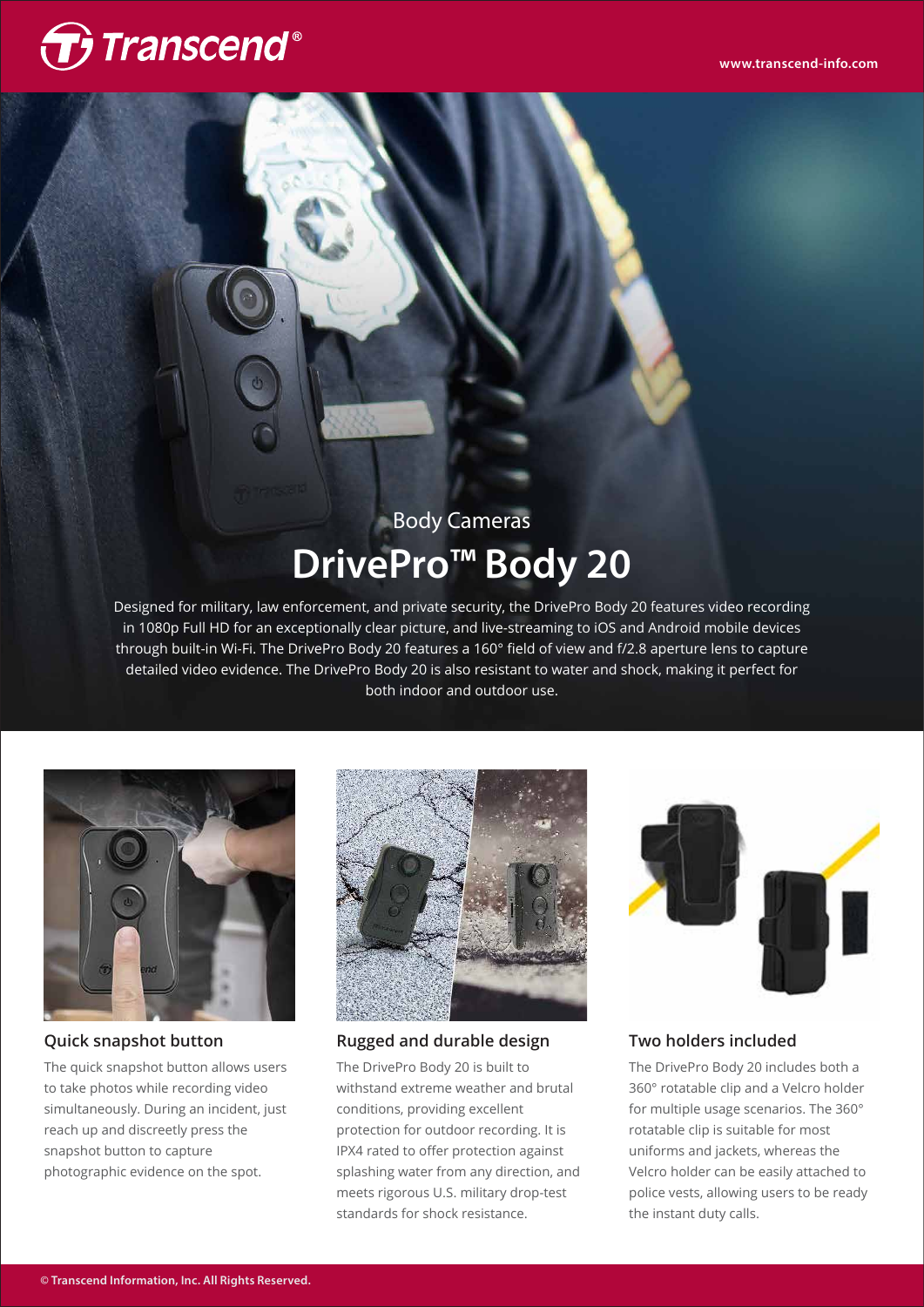



# Body Cameras **DrivePro™ Body 20**

toolbox.

- ・Built-in Wi-Fi function for live streaming
- ・Built-in Battery

Transcend

- ・360° rotatable clip and Velcro holder included
- ・F/2.8 aperture and 160° viewing angle for clear and smooth 1080P recordings

**DrivePro Body**

**Toolbox**

Transcend's DrivePro Body Toolbox is exclusively designed for the DrivePro Body series, featuring a user-friendly interface that allows users to securely manage recorded videos and snapshots on Windows PCs. In addition, users can adjust settings for both the toolbox and the DrivePro Body device, format the internal storage, and upgrade the body camera's firmware via the

・Quick snapshot button

# Features Specification

| <u>apochiodreni</u>          |                                                          |
|------------------------------|----------------------------------------------------------|
| Appearance                   |                                                          |
| Dimensions (Max.)            | 88.4 mm x 52.2 mm x 19.4 mm (3.48" x 2.06" x 0.76")      |
| Weight (Max.)                | 88 g (3.10 oz)                                           |
| Interface                    |                                                          |
| USB Type                     | 3.5mm plug to USB Type A                                 |
| Connection Interface         | <b>USB 2.0</b>                                           |
| Storage                      |                                                          |
| Capacity                     | 32GB internal memory                                     |
| Hardware                     |                                                          |
| Viewing angle                | 160° (diagonal)                                          |
| Aperture                     | F/2.8                                                    |
| Power                        |                                                          |
| Battery Life (Fully Charged) | $3.5$ hour(s)                                            |
| Power Supply (Max.)          | Input: AC 100V-240V, 50-60Hz, 0.4A<br>Output: DC 5V / 2A |
| Format                       |                                                          |
| Resolution                   | <b>Full HD 1080P</b>                                     |
| Frame Rate                   | 30 fps                                                   |
| Video Format                 | MOV (H.264)                                              |
| <b>Operating Environment</b> |                                                          |
| <b>Operating Temperature</b> | $-20^{\circ}$ C (-4°F) ~ 65°C (149°F)                    |
| <b>Storage Temperature</b>   | $-25^{\circ}$ C (-13°F) ~ 70°C (158°F)                   |
| IP Rating                    | IPX4                                                     |
|                              |                                                          |

### Warranty

| .           |                           |
|-------------|---------------------------|
| Certificate | CE/FCC/BSMI/NCC/MIC/KC    |
| Warranty    | Two-year Limited Warranty |

# Ordering Information

| 32GB | TS32GDPB20A |
|------|-------------|
|------|-------------|